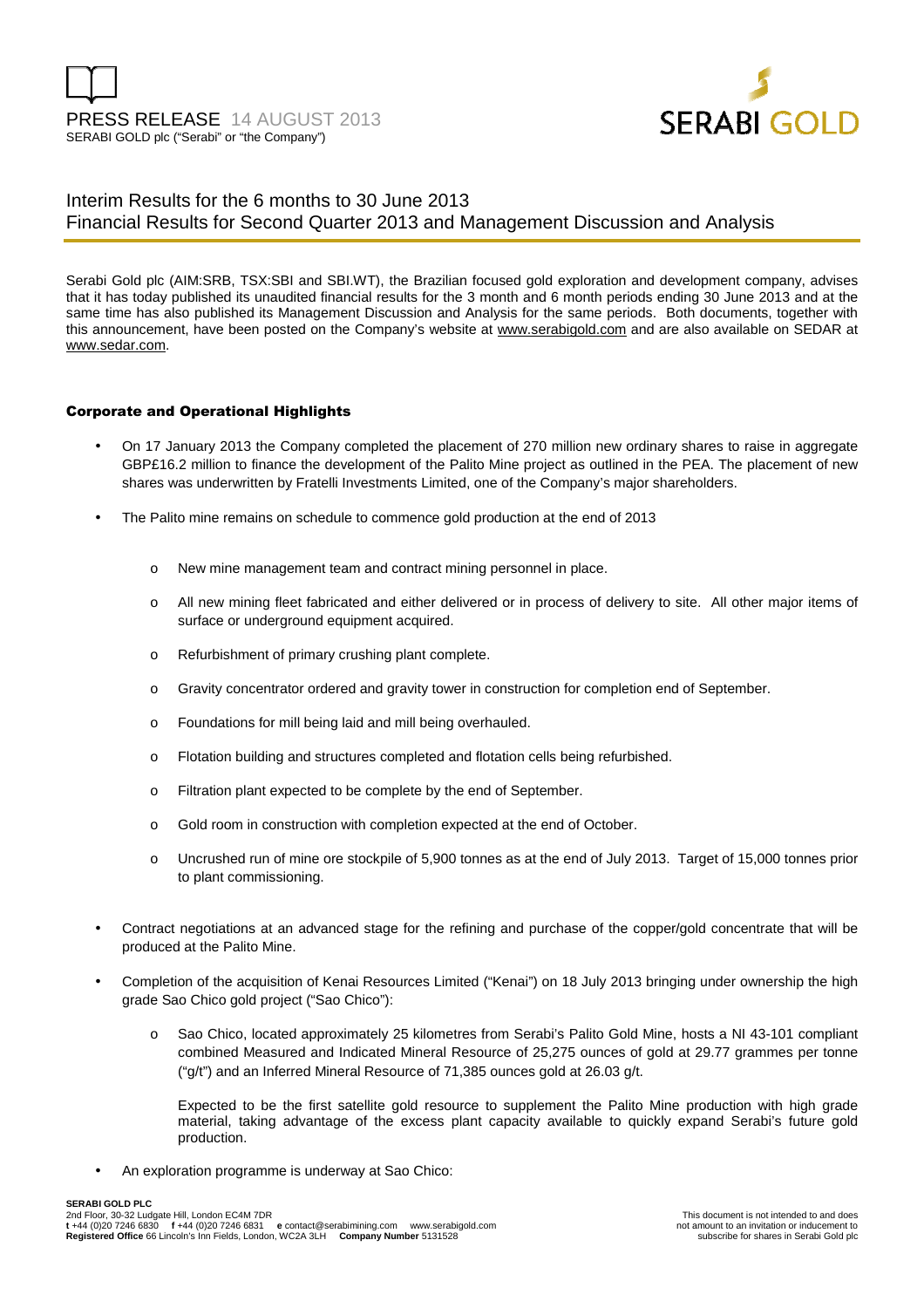



- o Drilling programme at Sao Chico commenced late May 2013. 19 holes completed to date over 3,025 metres. Initial assay results expected early September.
- o Geophysics programme at Sao Chico commenced 10 August 2013 for 50 line kilometres.
- o Management considers that the drill programme will both increase current resource confidence and size. On completion of the drilling and geophysics programme the Company will submit a Final Exploration Report ("FER") a significant step in the process for conversion of the exploration licence to a mining licence in [late 2014].
- Mr Nicolas Banados, Managing Director, Equities for Megeve Investments Limited, joined the Board as a nonexecutive director on 13 May 2013 and is a representative of Fratelli Investments Limited, the Company's largest shareholder,
- Mr Dan Kunz, the former Chairman of Kenai, was appointed to the Board, as a non-executive director, on 26 July 2013.
- Appointment of Peel Hunt LLP as Broker.

#### Financial Highlights

|                                                      | 3 months ended<br>30 June 2013<br>(unaudited) | 3 months ended<br>30 June 2012<br>(unaudited) | 6 months ended<br>30 June 2013<br>(unaudited) | 6 months ended<br>30 June 2012<br>(unaudited) |
|------------------------------------------------------|-----------------------------------------------|-----------------------------------------------|-----------------------------------------------|-----------------------------------------------|
| Loss attributable to ordinary<br>shareholders (US\$) | 957,515                                       | 854,100                                       | 2,316,741                                     | 2,169,226                                     |
| Basic and diluted loss per<br>share (US cents)       | 0.27                                          | 0.94                                          | 0.69                                          | 2.47                                          |

|                                                               | 6 months ended<br>30 June 2013<br>(unaudited)<br>US\$ | 12 months ended<br>31 December<br>2012 (audited)<br>US\$ |
|---------------------------------------------------------------|-------------------------------------------------------|----------------------------------------------------------|
| Property, plant, equipment additions during<br>the period     | 1,144,302                                             | 71,976                                                   |
| Additions to Projects in construction during<br>the period    | 4,891,329                                             | 1,697,975                                                |
| Exploration and development expenditures<br>during the period | 203,933                                               | 2,251,067                                                |
| Cash at end of period                                         | 13,993,628                                            | 2,582,046                                                |
| Equity Shareholders funds at end of period                    | 58.929.002                                            | 39.261.001                                               |

#### Michael Hodgson CEO said:

*"We continue to make excellent progress on the mine and plant remediation work at Palito. We have already established a good stockpile of ore on surface and with the arrival of new mining equipment this month, will be*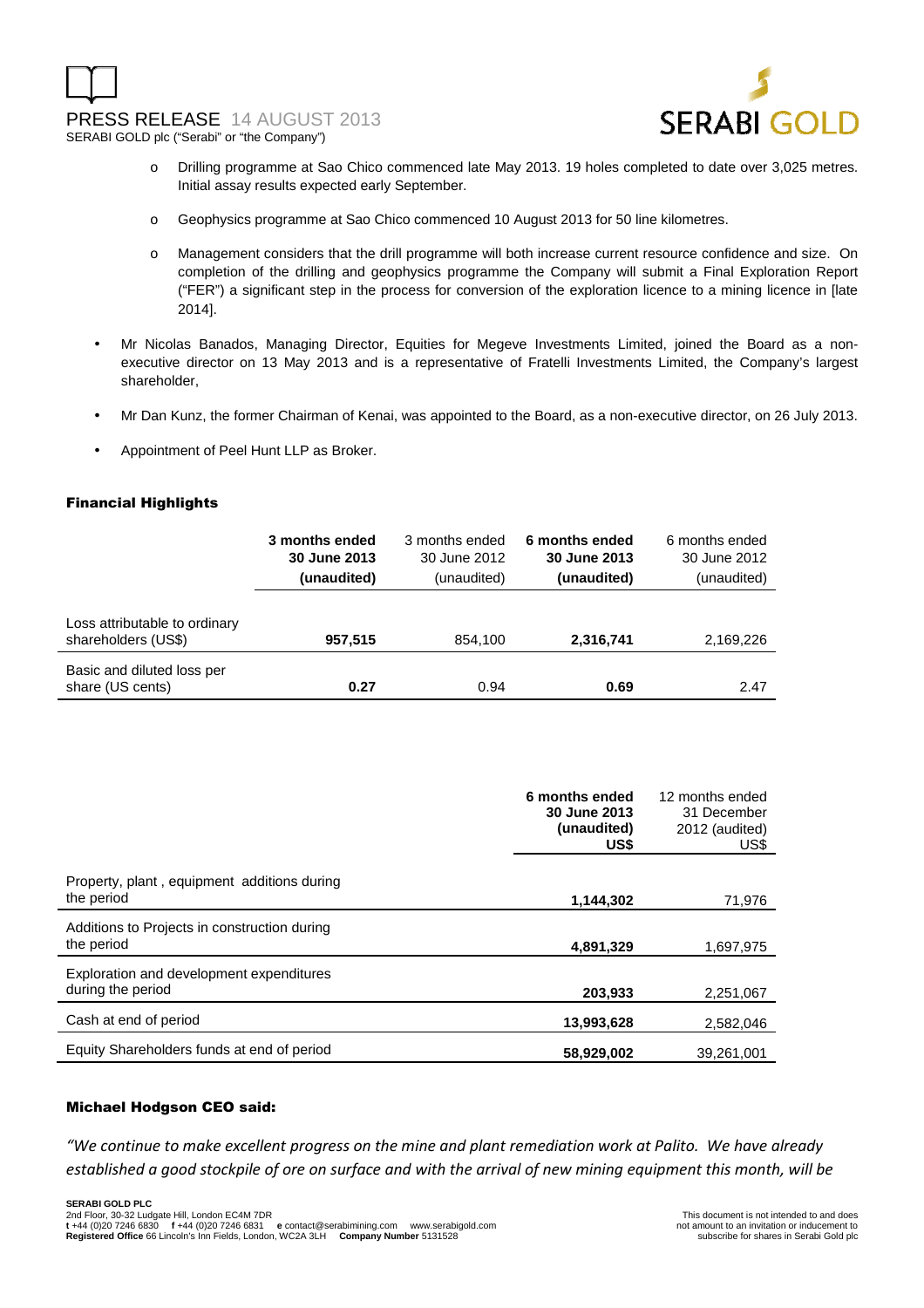# PRESS RELEASE 14 AUGUST 2013 SERABI GOLD plc ("Serabi" or "the Company")



*able to add to this over the coming months and accelerate mine and ramp development. Having a good high grade stockpile will put us in the best possible position when commissioning of the process plant starts at the end of this current year. The Sao Chico gold project is an excellent acquisition for the Company and in time will allow Serabi to enhance its gold production and utilise excess capacity at Palito."* 

### **Enquiries**

**SERABI GOLD plc** 

**Michael Hodgson t** +44 (0)20 7246 6830 Chief Executive **m** +44 (0)7799 473621

**Clive Line t** +44 (0)20 7246 6830 Finance Director **m** +44 (0)7710 151692

**e** contact@serabigold.com

www.serabigold.com

#### **BEAUMONT CORNISH Limited**

**Nominated Adviser** 

Roland Cornish **t** +44 (0)20 7628 3396 Michael Cornish **t** +44 (0)20 7628 3396 **PEEL HUNT LLP Joint UK Broker** 

Matthew Armitt **t** +44 (0)20 7418 9000 Andy Crossley **t** +44 (0)20 7418 9000

**FOX DAVIES CAPITAL Ltd** 

**Joint UK Broker** 

Jonathan Evans **t** +44 (0)20 3463 5010

### **BLYTH WEIGH COMMUNICATIONS LTD**

**UK Public Relations** 

Tim Blyth **t** +44 (0)20 7138 3204 **m** +44 7816 924626 Halimah Hussain **t** +44 (0)20 7138 3203 **m** +44 7725 978141

Copies of this release are available from the Company's website at **www.serabigold.com** 

#### **Forward-looking statements**

Certain statements in this announcement are, or may be deemed to be, forward looking statements. Forward looking statements are identified by their use of terms and phrases<br>such as "believe", "could", "should" "envisage", "estimate", "intend", "may", "plan", "will"<br>or the negative of those, variations or c assumptions. These forward looking statements are not based on historical facts but rather on the Directors' current expectations and assumptions regarding the Company's future growth, results of operations, performance, future capital and other expenditures (including the amount, nature and sources of funding thereof), competitive advantages, business prospects and opportunities. Such forward looking statements reflect the Directors' current beliefs and assumptions and are based on information currently available to the Directors. A number of factors could cause actual results to differ materially from the results discussed in the forward looking statements including risks associated with vulnerability to general economic and business conditions, competition, environmental and other regulatory changes, actions by governmental authorities, the availability of capital markets, reliance on key personnel, uninsured and underinsured losses and other factors, many of<br>which are beyond the control of the Company. Although any forward looking statements<br>contained in this announcement are based upon wha

reasonable assumptions, the Company cannot assure investors that actual results will be consistent with such forward looking statements.

#### **Qualified Persons Statement**

.

The scientific and technical information contained within this announcement has been reviewed and approved by Michael Hodgson, a Director of the Company. Mr Hodgson is an Economic Geologist by training with over 25 years' experience in the mining industry.<br>He holds a BSc (Hons) Geology, University of London, a MSc Mining Geology, University<br>of Leicester and is a Fellow of the Institute Chartered Engineer of the Engineering Council of UK, recognizing him as both a Qualified Person for the purposes of Canadian National Instrument 43-101 and by the AIM Guidance Note on Mining and Oil & Gas Companies dated June 2009.

Neither the Toronto Stock Exchange, nor any other securities regulatory authority, has approved or disapproved of the contents of this news release.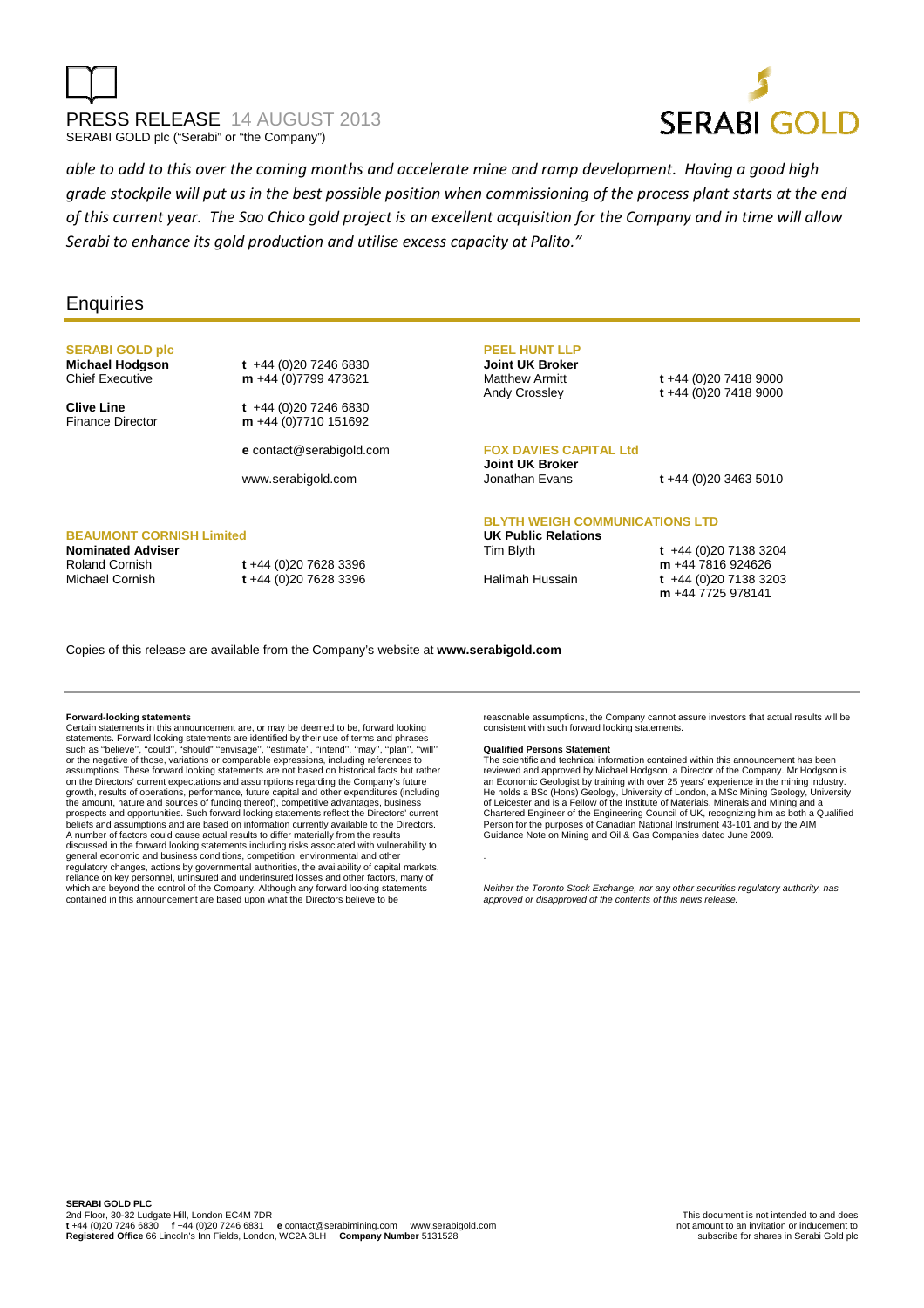



The following information, comprising the Finance Review, the Income Statement, the Group Balance Sheet, Group Statement of Changes in Shareholders' Equity and Group Cash Flow, is extracted from the Unaudited Condensed Interim Financial Statements and the Management Discussion and Analysis.

The Company will, in compliance with Canadian regulatory requirements, post its Management Discussion and Analysis for the three months and six months ended 30 June 2013 together with the Condensed Interim Financial Statements on SEDAR at www.sedar.com. These documents will also available from the Company's website – www.serabigold.com.

#### **Outlook**

Remediation and development works are progressing well and the Company remains on schedule with the underground mine development work benefitting from the earlier than planned completion of the de-watering of the mine. Mine development is well underway, mine services will continue to be overhauled and the rehabilitation of the processing plant will continue with a view to having the crushing, milling, gravity concentration, gold room and flotation sections all completed and being commissioned by year end.

The plant remediation and design has taken into account the processing requirements of future ore mined from Sao Chico.

The Company's exploration activities will remain limited whilst the Company focuses its attention and personnel resources at Palito towards the remediation and commencement of production. The directors expect that future exploration activity at Palito will be financed from the cash flow from gold production at Palito and may therefore not be undertaken until such time as sufficient and sustainable levels of cash flow are achieved. Exploration work being undertaken at Sao Chico is a priority given the short period prior to the expiry of the exploration licence and the desire to secure a mining licence as quickly as possible to allow development and gold production from this project to be started at the earliest possible opportunity.

A number of refining and trading groups have been approached to provide terms for the refining and purchase of the copper/gold concentrate that will be produced at the Palito Mine and which is expected to account for in excess of 70% of the revenues of the operation. The Company has completed the evaluation of these submissions and is in the process of agreeing contract terms.

The Company's strategy has been to develop additional satellite high grade gold mining opportunities in relatively close proximity to Palito, taking advantage of surplus capacity that exists in the gold plant, the rationale being that ore mined could be treated through the centralised processing facility located at the Palito site. Kenai's high grade Sao Chico property is at a more advanced stage than Serabi's own discoveries at Currutela, Palito South and Piaui, and therefore obviously falls into this category of being a satellite opportunity. The acquisition of Kenai on 18 July 2013 therefore presents the Company with the opportunity to reduce the timeframe for the development of its first satellite deposit to augment Palito mine production with additional high grade feed, taking advantage of the excess plant capacity available.

The first stage of activity at Sao Chico is a minimum 3,500 metre diamond drilling programme to enhance the existing resource in terms of both resource confidence and size. The drill programme will be supplemented by ground geophysics, commencing early in August 2013, which will establish other potential areas of interest within the Sao Chico exploration licence. The current Sao Chico gold resource comprises approximately 25,000 Measured and Indicated ounces of gold and 71,000 Inferred ounces, both averaging over 26 g/t. and contained within just three veins with ten more veins identified.

The Sao Chico exploration licence is in force until March 2014, before which time the Company will apply to convert the concession to a full mining licence. To acquire the full mining licence status, the Company is following a two stage process. Following completion of the on-going drilling and geophysics programmes, a Final Exploration Report ("FER") will be compiled and submitted to the Departamento Nacional de Produção Mineral ("DNPM") for approval. On approval of the FER, the Company will then submit the Plano de Approveimento Economico ("PAE"), which concludes the permitting process to acquire the licence. The Company anticipates the approval of both documents will take much of 2014, and therefore expects that it will be in a position to commence development of the project late in 2014 following the award of a mining licence.

The DNPM have already issued a trial mining licence ("GUIA") for the Sao Chico property, which will expire in April 2014 and management consider that at the very least this illustrates the DNPM's willingness to see the project developed. Discussions with the DNPM suggest that as the FER and PAE will demonstrate that all processing of Sao Chico ore will be undertaken at Palito, where a fully permitted process facility will already be in place, the application for a mining licence at Sao Chico can be rapidly processed.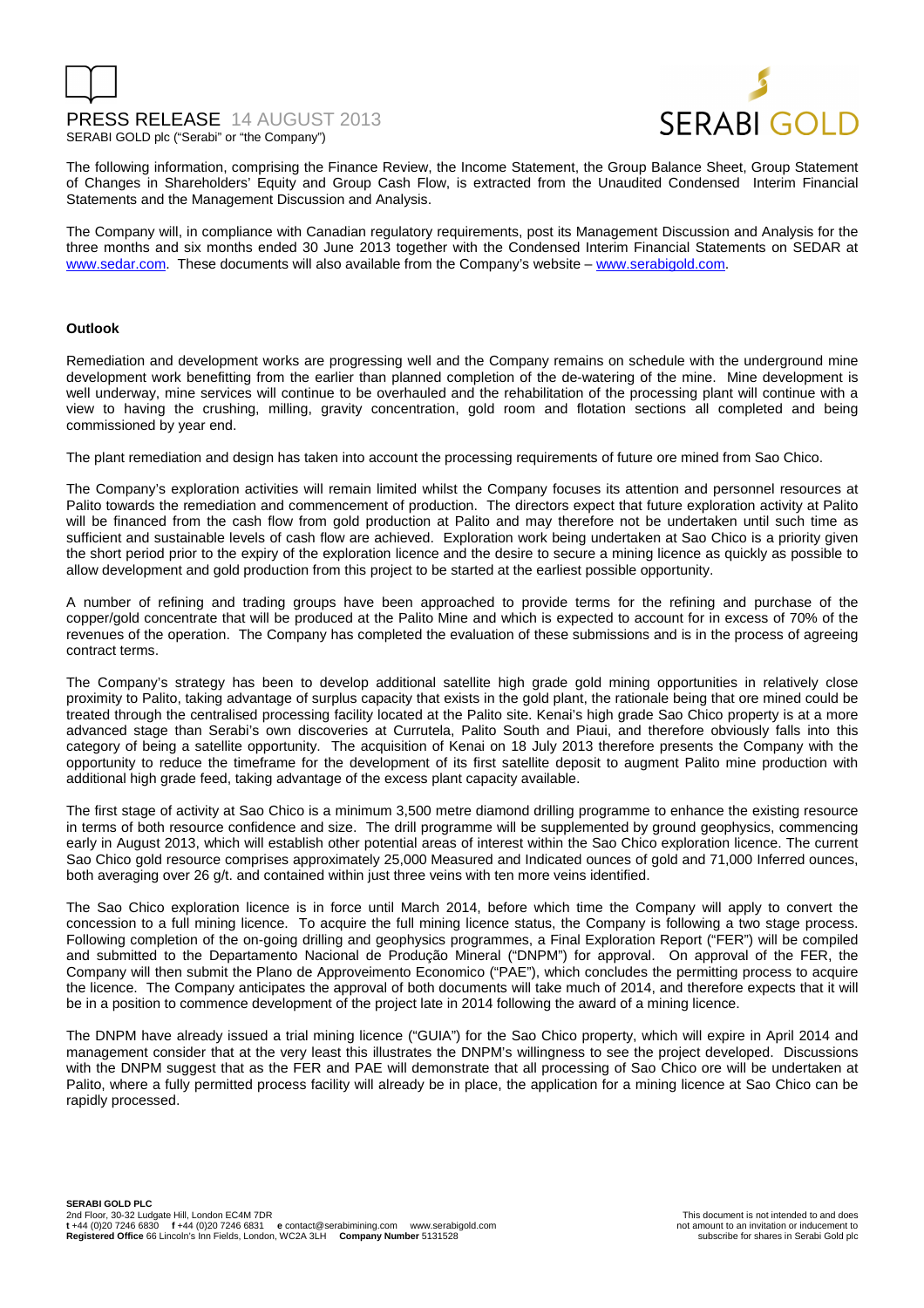



#### **FINANCE REVIEW**

#### **Results of Operations**

#### **Three month period ended 30 June 2013 compared to the three month period ended 30 June 2012**

The loss from operations increased by US\$146,187 from US\$820,266 for the 3 months ended 30 June 2012 to US\$966,453 for the 3 month period ended 30 June 2013 an increase of 18% and primarily arising from certain one off tax charges incurred during the period. This has in part been offset by a change in the manner in which costs associated with maintenance activities of the plant are treated for accounting purposes and reduced depreciation costs.

In the 3 months to 30 June 2012 all costs relating to the maintenance of the process plant were treated as an operating expense as they were incurred, this cost for that 3 month period being BrR\$130,736 (US\$64,250). Since the decision was taken by the Board at the end of June 2012, to proceed with the development of the Palito Mine, the plant has been considered to be in a state of refurbishment and all costs related to the plant are being capitalised as part of the overall mine development costs and therefore there is no comparable expense reported in the income statement for the 3 month period to 30 June 2013.

Administration costs have shown an overall increase from US\$573,167 for the 3 month period ended 30 June 2012 to US\$805,633 for the 3 month period to 30 June 2013. This increase is primarily due to the settlement of certain one off historical tax adjustments totalling BrR\$304,500 (US\$150,026). Excluding this item from the analysis, administration costs for the 3 months to 30 June 2103 show a small increase of US\$82,000 in comparison with the 3 months to 30 June 2012. This variance is primarily attributable to the timing of certain expenses in the UK which in 2012 had been recognised and reported in a preceding period.

The reduction in depreciation charges between the two periods reflects many of the Company's assets reaching the end of their original forecast lives for amortisation purposes and have therefore now been fully amortised. Depreciation charges for the 3 months to 30 June 2013 are US\$112,974 compared with US\$158,204 for the 3 month period to 30 June 2012.

The Company recorded a foreign exchange gain of US\$23,400 in the 3 month period to 30 June 2013 which compares with a foreign exchange loss of US\$19,103 recorded for the 3 months ended 30 June 2012. These foreign exchange gains and losses are primarily incurred in respect of the cash holdings of the Company in currencies other than US Dollars as at the period end and do not necessarily reflect actual realised losses. The Company holds funds in certain currencies in anticipation of future expenditures that are anticipated to be settled in those currencies. The currency gain in the 3 month period to 30 June 2013 in part reverses losses on currency holdings reported in the 3 month period to 31 March 2013 and reflects the appreciation on certain currencies in particular the UK Pound against the US Dollar as at 30 June 2013 compared with 31 March 2013.

Net interest charges for the 3 month period to 30 June 2013 were US\$14,462 compared with US\$14,731 for the corresponding period 3 month period to 30 June 2012. An analysis of the composition of these charges is set out in the table below:

|                                            | 2013<br>US\$ | 2012<br>US\$ |
|--------------------------------------------|--------------|--------------|
| Interest expense on convertible loan stock | 15,653       | 13,394       |
| Asset finance charges                      | 4.195        |              |
| Other interest and finance expenses        | 905          | 5,022        |
|                                            | 20.753       | 18,416       |
| Interest income                            | (6.291)      | (3,685)      |
|                                            | 14.462       | 14.731       |

Asset finance charges relate to the acquisition of new mining equipment under suppler credit terms. The first instalment was settled in June 2013 when the first item was received in Brazil.

Other interest and finance expenses are primarily related to the Brazilian operation and the reduction in the 3 months to 30 June 2013 compared with the 3 months to 30 June 2012 reflects reduced levels of settlements with long term creditors to which interest is being applied and also reduced levels of penalties from tax authorities for past adjustments of taxes due to be collected by the Company on behalf of both the Federal and State tax authorities.

#### **Six month period ended 30 June 2013 compared to the six month period ended 30 June 2012**

The loss from operations was reduced by US\$173,814 (7.9%) from a loss of US\$2,204,533 for the six months to 30 June 2012 to US\$2,030,719 for the six month period to 30 June 2013. This variance has in part arisen from a change in the manner in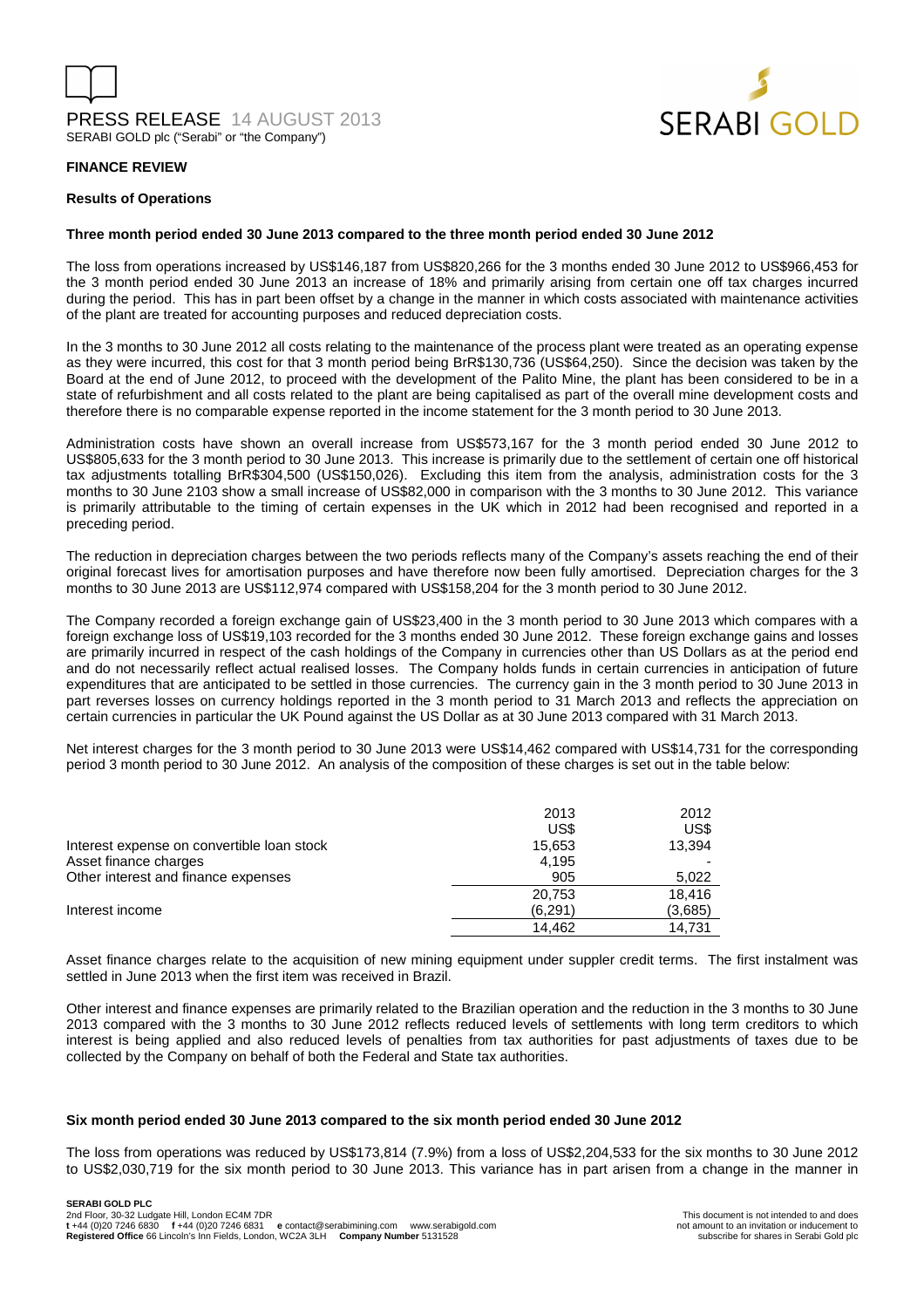



which costs associated with maintenance activities of the plant are treated for accounting purposes and reduced depreciation costs. Administration costs have increased by US\$330.433 (24%) reflecting the higher levels of activity during the six month period ended 30 June 2013 compared with the corresponding six month period ended 30 June 2012.

In the 6 months to 30 June 2012 all costs relating to the maintenance of the process plant were treated as an operating expense as they were incurred, this cost for that 6 month period being BrR\$338,690 (US\$181,944). Since the decision was taken by the Board at the end of June 2012, to proceed with the development of the Palito Mine, the plant has been considered to be in a state of refurbishment and all costs related to the plant are being capitalised as part of the overall mine development costs and therefore there is no comparable expense reported in the income statement for the 6 month period to 30 June 2013.

Administration costs have shown an overall increase from US\$1,383,953 for the 6 month period ended 30 June 2012 to US\$1,714,386 for the 6 month period to 30 June 2013. The expense for the 6 months to 30 June 2012 included a charge in respect of labour claims amounting to US\$201,667 whilst during the 6 month period to 30 June 2013 this expense was only US\$5,119. The Company has incurred an expense in the 6 month period ended 30 June 2013 of US\$326,500 in respect of bonus payments made to senior management personnel in respect of the preceding financial year's performance and the recognised one-off tax liabilities amounting to US\$150,026. Excluding these items from the analysis, administration costs for the 6 months to 30 June 2103 show an increase of US\$50,000 by comparison with the 6 months to 30 June 2012. This additional expense has been incurred in Brazil and reflects the increased level of administrative support required to manage the construction and start-up of the Palito Gold Mine and includes the opening of a support office in Belem, the Para state capital, to allow improved communication with State and government departments.

The reduction in depreciation charges between the two periods reflects many of the Company's assets reaching the end of their original forecast lives for amortisation purposes and have therefore now been fully amortised. Depreciation charges for the 6 months to 30 June 2013 are US\$220,641 compared with US\$584,841 for the 6 month period to 30 June 2012.

The Company recorded a foreign exchange loss of US\$231,818 in the 6 month period to 30 June 2013 which compares with a foreign exchange gain of US\$68,087 recorded for the 6 months ended 30 June 2012. The loss for the 6 months to 30 June 2013 primarily comprises losses on cash holdings denominated in GB Pounds Sterling and Euros. The Company holds funds in certain currencies in anticipation of future expenditures that are anticipated to be settled in those currencies. These currency holdings were acquired early in the 6 month period, which saw a period of strengthening of the US Dollar against most major currencies resulting in these book exchange losses. Subsequent strengthening of Sterling during the second quarter of 2013 has reversed some of the recorded losses which were primarily incurred during the first quarter of 2013.

Net interest charges for the 6 month period to 30 June 2013 were US\$54,204 compared with US\$32,780 for the corresponding 6 month period to 30 June 2012. An analysis of the composition of these charges is set out in the table below:

|                                            | 2013    | 2012    |
|--------------------------------------------|---------|---------|
|                                            | US\$    | US\$    |
| Interest on short term loan                | 26,630  |         |
| Interest expense on convertible loan stock | 31.292  | 27,321  |
| Asset finance charges                      | 4.195   |         |
| Other interest and finance expenses        | 1,135   | 10,323  |
|                                            | 63.252  | 37.644  |
| Interest income                            | (9,048) | (4,864) |
|                                            | 54.204  | 32,780  |

Interest charges on the short term loan relate to a US\$6.0 million facility provided by Fratelli Investments Limited ("Fratelli") which was entered into on 1 October 2012. Under the loan agreement a facility fee of 3% was payable to Fratelli and interest accrued at the rate of 12% per annum. The facility was repaid in January 2013 from the proceeds of a UK£16.2 million placement of new ordinary shares that was completed on 17 January 2013.

Asset finance charges relate to the acquisition of new mining equipment under suppler credit terms. The first instalment was settled in June 2013 when the first item was received in Brazil.

Other interest and finance expenses are primarily related to the Brazilian operation and the reduction in the 6 months to 30 June 2013 compared with the 6 months to 30 June 2012 reflects reduced levels of settlements with long term creditors to which interest is being applied and also reduced levels of penalties from tax authorities for past adjustments of taxes due to be collected by the Company on behalf of both the Federal and State tax authorities.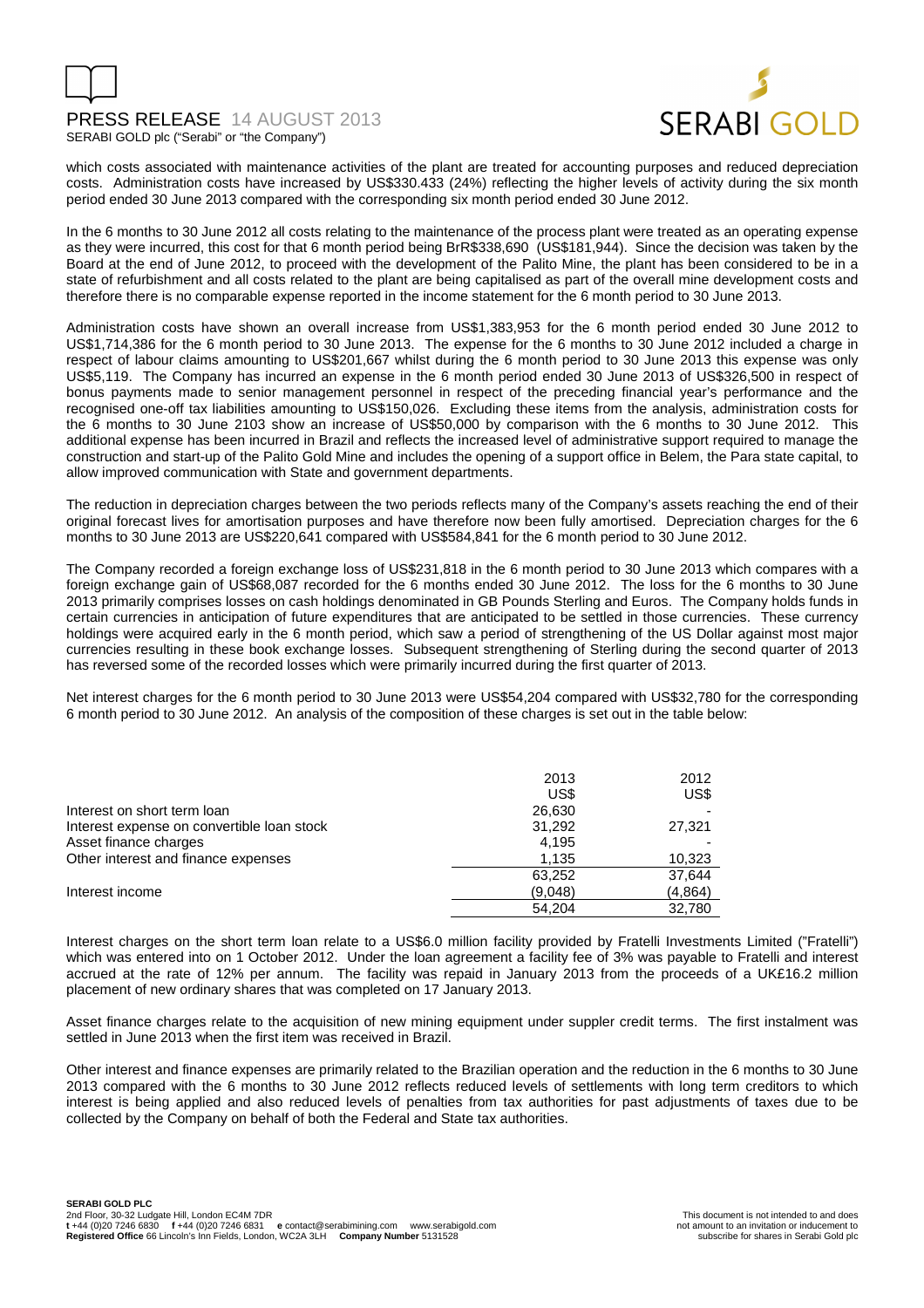



#### **Liquidity and Capital Resources**

The Company had a working capital position of US\$14,305,840 at 30 June 2013 compared to US\$(2,760,102) at 31 December 2012. The working capital position at 31 December 2012 was inclusive of a US\$4.5 million short term loan received from a major shareholder which was repaid in January 2013, following the successful completion of a share placement on 17 January 2013 raising gross proceeds of UK£16.2 million. This share placement and the repayment of the loan comprise the principle reasons for the significant improvement in the working capital position of the Company which has resulted in an increase in cash resources available to the company of US\$11,411,582 million compared with 31 December 2012.

The levels of inventories have increased by US\$62,000 compared with 31 December 2012, reflecting the increasing levels of activity and comprise consumables for the development mining activities that are now underway. Equally the level of creditors has increased by approximately US\$822,188 as orders for equipment, contractor services and consumables are placed.

The Company does not have any asset backed commercial paper investments. As the Company has no revenue and has in recent years primarily supported its activities by the issue of further equity, the working capital position at any time reflects the timing of the most recent share placement completed by the Company.

During the six month period ended 30 June 2013 the Company issued 270,000,000 Ordinary Shares for gross cash proceeds of UK£16.2 million. The placement had been underwritten by one of the Company's major shareholders who received an underwriting fee of 8,135,035 Warrants in respect of the placement. Each Warrant entitles the holder to subscribe for one Ordinary Share at a price of UK£0.10 at any time until 16 January 2015.

The Company has, during the six month period ended 30 June 2013, incurred costs of US\$204,000 for development and exploration expenditures on its mineral properties, US\$1.2 million on asset purchases. US\$4.9 million related to the rehabilitation and development of the Palito Mine and used cash of US\$2,188,000 to support its operating activities. Further details of the exploration and development activities conducted during the period are set out elsewhere in this MD&A.

On 30 June 2013 the Company's total assets amounted to US\$64,361,819 which compares to the US\$48,203,224 reported at 31 December 2012. The current asset component has increased by some US\$13,765,000 million reflecting the higher cash balances following the completion of the share placement with the non-current asset component increasing by US\$2,393,984. Whilst some US\$6.2 million has been expended on non-current assets the exchange rate movements between the Brazilian Real and the United States Dollar has resulted in exchange variations decreasing the carrying value of exploration interests by US\$1.2 million and of mining property, plant and equipment by US\$2.4 million. Depreciation charges of US\$0.2 million during the 6 months ended 30 June 2013 account for the remaining change in value compared to 31 December 2012. Total assets are mostly comprised of property, plant and equipment, which as at 30 June 2013 totalled US\$30,228,704 (December 2012: US\$26,848,991), of which US\$6.01 million relates to recent project development expenditures at the Palito Mine and deferred exploration and development cost which as at 30 June 2013 totalled US\$16,375,076 (December 2012: US\$17,360,805), of which US\$15.38 million relates to capitalised exploration expenditures at, or in close proximity to, the Palito Mine. The Company's total assets also included cash holdings of US\$13,993,628 (December 2012: US\$2,582,046).

Receivables of US\$1,541,830 as at 30 June 2013 have increased significantly compared to 31 December 2012 when the receivables balance was US\$85,509. The receivables as of 30 June 2013 includes a down payment of approximately US\$453,000 in respect of mining equipment that is due to be delivered to the project site during the second quarter of 2013. A further US\$990,000 is represented by advances made to Kenai Resources Limited ("Kenai") and its Brazilian subsidiary under the terms of a loan agreement entered into in May 2013 in conjunction with the proposed acquisition of Kenai. The remaining balance represents other deposits paid by the Company.

Prepayments as of 30 June 2013 were US\$1,437,737 compared with US\$603,005 as at 31 December 2012, an increase of US\$834,732. The prepayments represent:

- (i) prepaid taxes in Brazil amounting to US\$522,000, of which the majority is federal and state sales taxes which the Company expects to recover either through off-set against other federal tax liabilities or through recovery directly. The amount recoverable is consistent with amounts due at 31 December 2012;
- (ii) costs incurred or accrued relating to the proposed acquisition of Kenai Resources Limited ("Kenai") which as at 30 June 2013 was still in progress. Under the terms of the agreements with Kenai had the transaction not completed these costs would have been recoverable from Kenai. With the transaction having been completed on 18 July 2013, these costs, for which a provision of \$500,000 has been made, will either be expensed in a future period or set against the share premium account as appropriate;
- (iii) Supplier down-payments. Reflecting the level of development and construction activity currently being undertaken for the opening of the Palito Gold Mine, the Company has made advances to suppliers in respect of goods purchased or items being fabricated of US\$297,872 (31 December 2012 US\$12,005).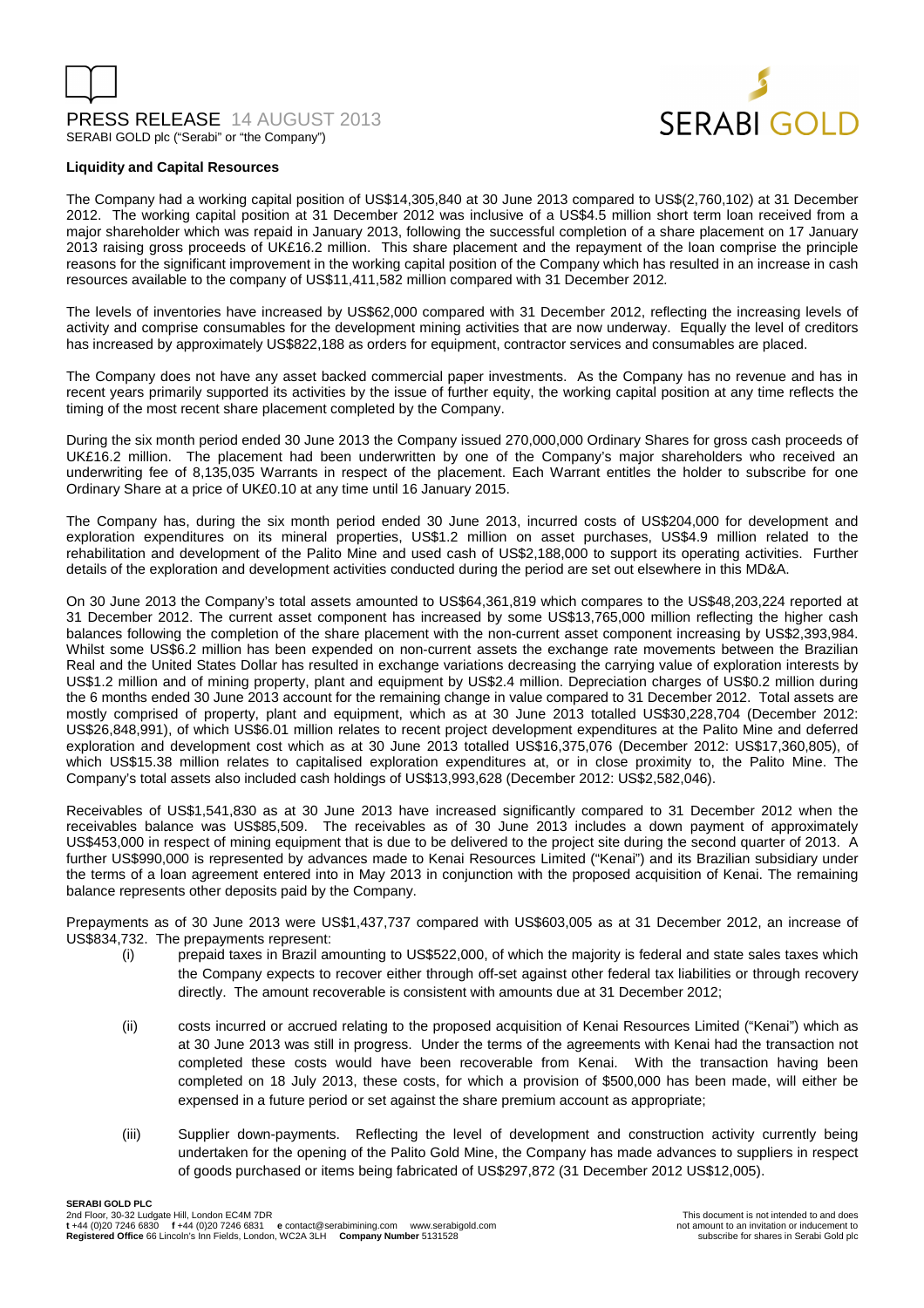

The Company's total liabilities at 30 June 2013 were US\$5,432,817 (December 2012: US\$8,942,223). The total liabilities at 31 December 2012 included the short term loan payable to Fratelli Investments Limited which, including interest, amounted to US\$4,580,745 as well as accounts payable to suppliers and other accrued liabilities of US\$2,384,724. At 30 June 2013 accounts payable to suppliers and other accrued liabilities totalled \$3,571,508. The major items contributing to the overall increase of \$1,186,784 are:

- (i) a liability in respect of finance agreements in place at 30 June 2013 relating to the acquisition of mining equipment totalling US\$251,000 (31 December 2012 : US\$nil);
- (ii) a provision of \$500,000 in respect of anticipated costs relating to the acquisition of Kenai;
- (iii) a general increase in liabilities reflecting the higher levels of activity during the project construction at Palito of US\$357,000; and
- (iv) during the 3 month period to 30 June 2013, the Company has recognised certain one- off tax liabilities in Brazil to be settled in instalments. The outstanding amount provided at 30 June 2013 was equivalent to US\$128,000.

The total liabilities include US\$374,030 including accrued interest (December 2012: US\$364,656) attributable to the £300,000 loan from a related party, which has a repayment date of 31 October 2014 subject to the right of the holder at any time, on one or more occasions, on or before the repayment date, to convert any of the outstanding amounts owed by the Company to Ordinary Shares at a price of 15 pence per Ordinary Share. It also includes the amount of US\$1,487,279 (December 2012: US\$1,612,098) in respect of provisions including US\$1,241,434 (December 2012: US\$1,223,392) for the cost of remediation of the current Palito Mine site at the conclusion of operational activity.

During the early part of 2012 the Company commissioned a Preliminary Economic Assessment ("PEA") of the viability of recommencing mining operations at the Palito Mine. The report which was completed and published in June 2012 was positive and the Company entered into a conditional

subscription agreement with Fratelli Investments Limited ("Fratelli") on 2 October 2012 to subscribe for and underwrite a placement of new shares to finance the development and start-up of production at the Palito Gold Mine. In addition, Fratelli agreed to provide an interim secured loan facility of US\$6.0 million to provide additional working capital to the Company and to enable it to commence the initial works at Palito. The placing of 270 million new Ordinary Shares with Fratelli and other subscribers was completed on 17 January 2013, raising gross proceeds of UK£16.2 million. The Company has repaid out of the proceeds the amount of the loan facility that had been drawn down, which at that time was US\$4.5 million plus accrued interest.

In July 2013 the Company completed the acquisition of Kenai Resources Limited. Whilst this acquisition has necessitated additional expenditures which were not foreseen, management considers that the company holds and can access adequate capital to be able to complete the necessary mine development and process plant and infrastructure rehabilitation works that are required at Palito in order to be able to commence gold production before the end of 2013.

From the time that production operations commence at planned rates management anticipates that the Company will have sufficient cash flow to be able to meet all its obligations as and when they fall due and to, at least in part, finance the exploration and development activities that it would like to undertake on its other exploration projects.

There are, however, risks associated with the commencement of any new mining and processing operation whereby unforeseen technical and logistical events result in additional time being required for commissioning or additional costs needing to be incurred, giving rise to the possibility that additional working capital may be required to fund these delays or additional capital requirements. Should additional working capital be required the Directors consider that further sources of finance could be secured within the required timescale.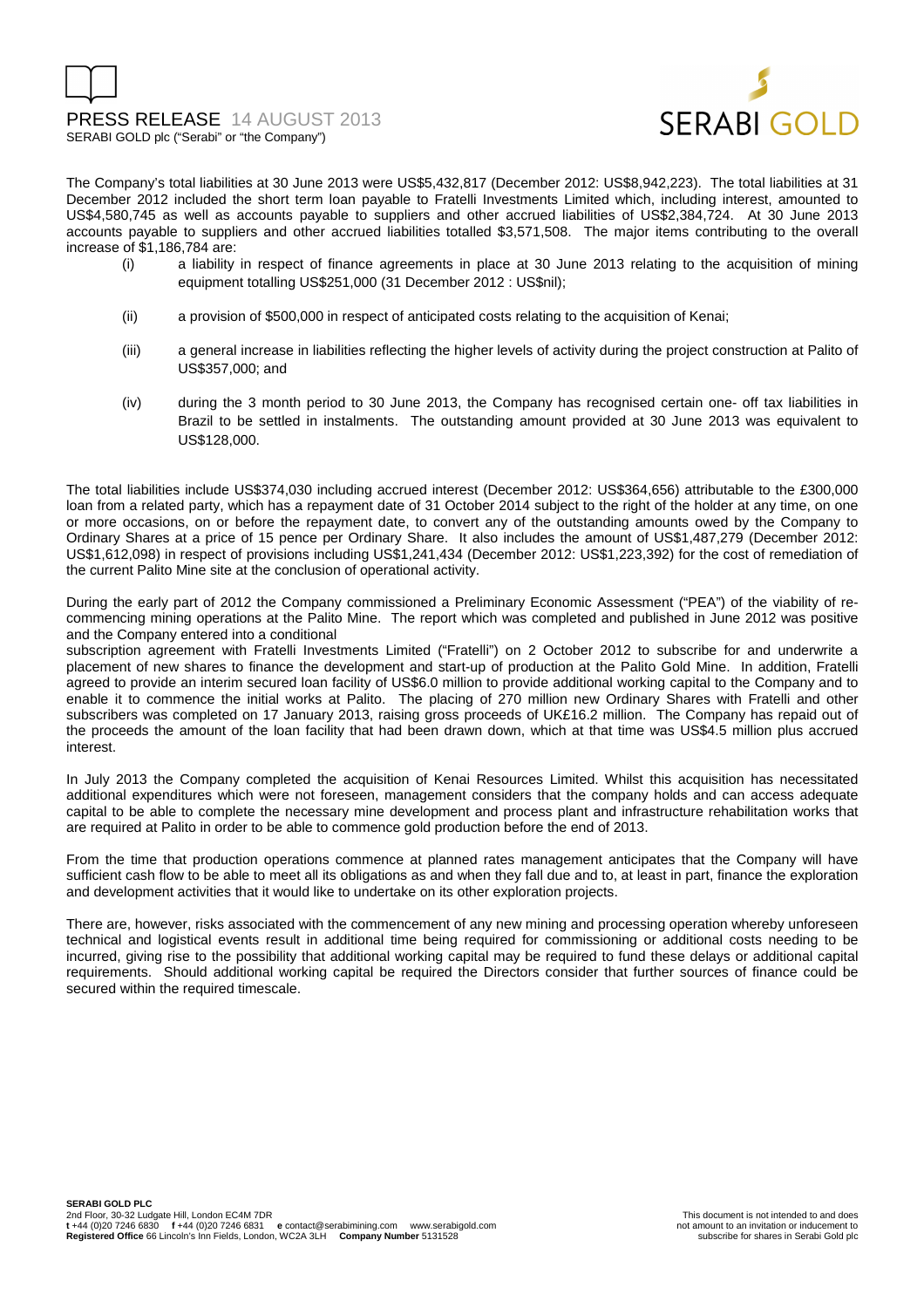



#### **SERABI GOLD PLC Condensed Consolidated Statements of Comprehensive Income**

|                                                                     | For the three months ended<br>30 June |             | For the six months ended<br>30 June |               |
|---------------------------------------------------------------------|---------------------------------------|-------------|-------------------------------------|---------------|
|                                                                     | 2013                                  | 2012        | 2013                                | 2012          |
| (expressed in US\$)                                                 | (unaudited)                           | (unaudited) | (unaudited)                         | (unaudited)   |
| <b>CONTINUING OPERATIONS</b>                                        |                                       |             |                                     |               |
| <b>Revenue</b>                                                      |                                       |             |                                     |               |
| Operating expenses                                                  |                                       | (64, 250)   |                                     | (181, 944)    |
| <b>Gross loss</b>                                                   |                                       | (64, 250)   |                                     | (181, 944)    |
| Administration expenses                                             | (805, 633)                            | (573, 167)  | (1,714,386)                         | (1,383,953)   |
| Share based payments                                                | (47, 846)                             | (33, 244)   | (95, 692)                           | (62, 394)     |
| Gain on asset disposals                                             |                                       | 8,599       |                                     | 8,599         |
| Depreciation of plant and equipment                                 | (112, 974)                            | (158, 204)  | (220, 641)                          | (584, 841)    |
| <b>Operating loss</b>                                               | (966, 453)                            | (820, 266)  | (2,030,719)                         | (2,204,533)   |
| Foreign exchange gain/(loss)                                        | 23,400                                | (19, 103)   | (231, 818)                          | 68,087        |
| Finance expense                                                     | (20, 753)                             | (18, 416)   | (63, 252)                           | (37, 644)     |
| Investment income                                                   | 6,291                                 | 3,685       | 9,048                               | 4,864         |
| <b>Loss before taxation</b>                                         | (957, 515)                            | (854, 100)  | (2,316,741)                         | (2, 169, 226) |
| Income tax expense                                                  |                                       |             |                                     |               |
| Loss for the period from continuing<br>operations <sup>(1)(2)</sup> | (957, 515)                            | (854, 100)  | (2,316,741)                         | (2, 169, 226) |
| Other comprehensive income (net of tax)                             |                                       |             |                                     |               |
| Exchange differences on translating foreign<br>operations           | (4,024,661)                           | (4,235,830) | (3, 415, 186)                       | (3,068,978)   |
| Total comprehensive loss for the period (2)                         | (4,982,176)                           | (5,089,930) | (5,731,927)                         | (5,238,204)   |
| Loss per ordinary share (basic and diluted) <sup>(1)</sup>          | (0.27c)                               | (0.94c)     | (0.69c)                             | (2.47c)       |

(1) All revenue and expenses arise from continuing operations.

(2) The Group has no non-controlling interests and all losses are attributable to the equity holders of the Parent Company.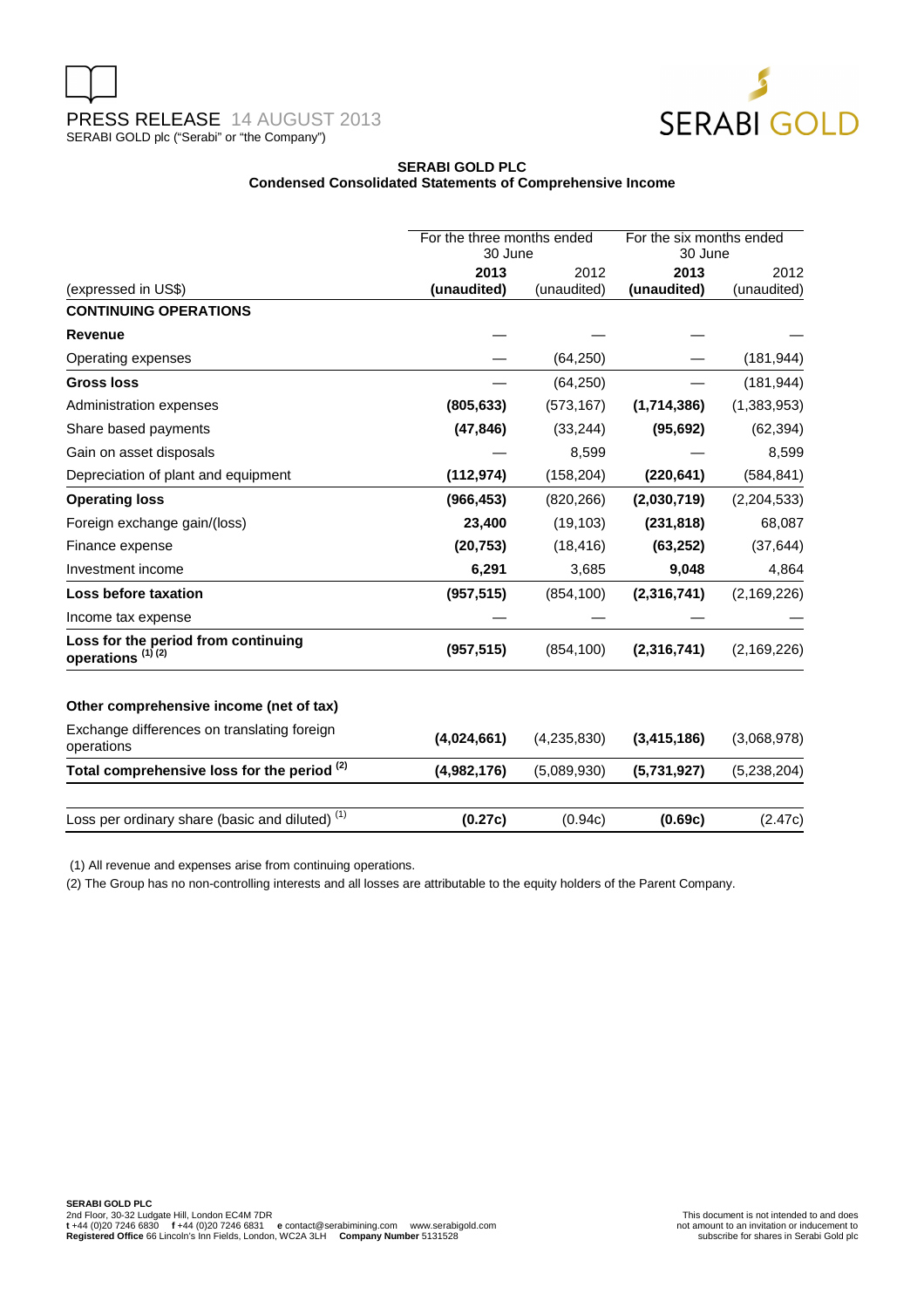



#### **SERABI GOLD PLC Condensed Consolidated Balance Sheets**

|                                                  | As at          | As at         | As at          |
|--------------------------------------------------|----------------|---------------|----------------|
|                                                  | 30 June        | 30 June       | 31 December    |
|                                                  | 2013           | 2012          | 2012           |
| (expressed in US\$)<br><b>Non-current assets</b> | (unaudited)    | (unaudited)   | (audited)      |
|                                                  |                |               |                |
| Development and deferred exploration<br>costs    | 16,375,076     | 17,405,081    | 17,360,805     |
| Property, plant and equipment                    | 30,228,704     | 25,845,466    | 26,848,991     |
| <b>Total non-current assets</b>                  | 46,603,780     | 43,250,547    | 44,209,796     |
| <b>Current assets</b>                            |                |               |                |
| Inventories                                      | 784,844        | 985,865       | 722,868        |
| Trade and other receivables                      | 1,541,830      | 77,132        | 85,509         |
| Prepayments and accrued income                   | 1,437,737      | 545,441       | 603,005        |
| Cash and cash equivalents                        | 13,993,628     | 1,697,434     | 2,582,046      |
| <b>Total current assets</b>                      | 17,758,039     | 3,305,872     | 3,993,428      |
| <b>Current liabilities</b>                       |                |               |                |
| Trade and other payables                         | 2,823,871      | 1,990,299     | 2,001,683      |
| Interest bearing liabilities                     |                |               | 4,580,745      |
| Accruals                                         | 628,328        | 113,191       | 171,102        |
| <b>Total current liabilities</b>                 | 3,452,199      | 2,103,490     | 6,753,530      |
| Net current assets/(liabilities)                 | 14,305,840     | 1,202,382     | (2,760,102)    |
| <b>Total assets less current liabilities</b>     | 60,909,620     | 44,452,929    | 41,449,694     |
| <b>Non-current liabilities</b>                   |                |               |                |
| Trade and other payables                         | 119,309        | 241,548       | 211,939        |
| Provisions                                       | 1,487,279      | 1,547,976     | 1,612,098      |
| Interest bearing liabilities                     | 374,030        | 326,564       | 364,656        |
| <b>Total non-current liabilities</b>             | 1,980,618      | 2,116,088     | 2,188,693      |
| <b>Net assets</b>                                | 58,929,002     | 42,336,841    | 39,261,001     |
|                                                  |                |               |                |
| <b>Equity</b>                                    |                |               |                |
| Share capital                                    | 52,773,993     | 31,416,993    | 31,416,993     |
| Share premium                                    | 54,037,938     | 50,306,920    | 50,182,624     |
| Option reserve                                   | 2,118,596      | 2,028,676     | 2,019,782      |
| Other reserves                                   | 427,615        | 780,028       | 780,028        |
| <b>Translation reserve</b>                       | (8,021,497)    | (4, 144, 145) | (4,606,311)    |
| <b>Accumulated loss</b>                          | (42, 407, 643) | (38,051,631)  | (40, 532, 115) |
| <b>Equity shareholders' funds</b>                | 58,929,002     | 42,336,841    | 39,261,001     |

The interim financial information has not been audited and does not constitute statutory accounts as defined in Section 434 of the Companies Act 2006. Whilst the financial information included in this announcement has been compiled in accordance with International Financial Reporting Standards ("IFRS") this announcement itself does not contain sufficient financial information to comply with IFRS. The Group statutory accounts for the year ended 31 December 2012 prepared under IFRS as adopted in the EU and with IFRS and their interpretations adopted by the International Accounting Standards Board have been filed with the Registrar of Companies following their adoption by shareholders at the last Annual General Meeting. The auditor's report on these accounts was unqualified but did contain an emphasis of matter with respect to the Company and the Group regarding going concern and the future availability of project finance. The auditor's report did not contain a statement under Section 498 (2) or 498 (3) of the Companies Act 2006.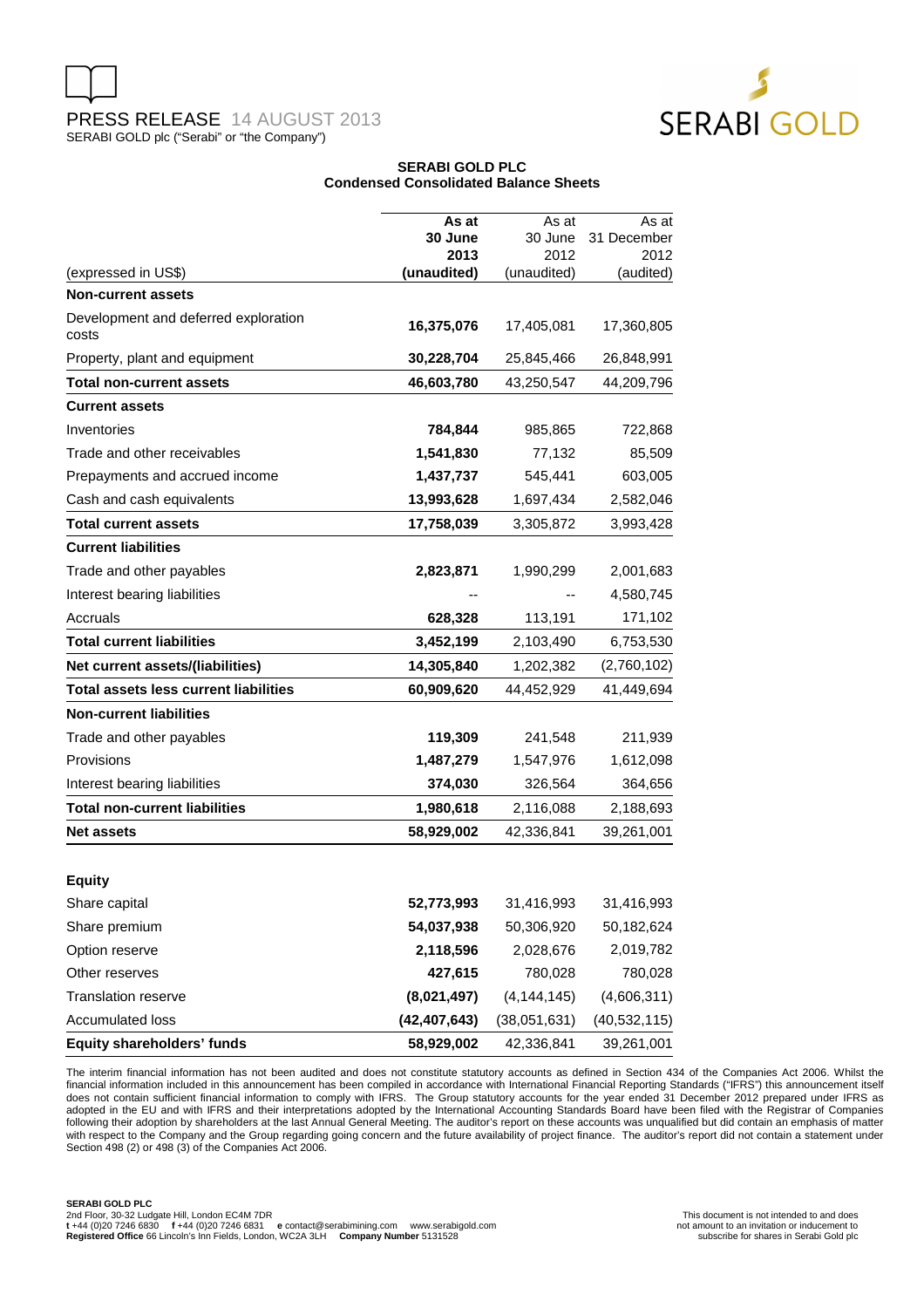



#### **SERABI GOLD PLC Condensed Consolidated Statements of Changes in Shareholders' Equity**

| (expressed in US\$)<br>(unaudited)                                | Share<br>capital | premium    | Share Share option<br>reserve | Other<br>reserves | Translation<br>reserve | Accumulated<br>loss | <b>Total equity</b> |
|-------------------------------------------------------------------|------------------|------------|-------------------------------|-------------------|------------------------|---------------------|---------------------|
| <b>Equity shareholders'</b><br>funds at 31 December<br>2011       | 29,291,551       | 48,292,057 | 1,956,349                     | 702,095           | (1,075,167)            | (35,882,405)        | 43,284,480          |
| Foreign currency<br>adjustments                                   |                  |            |                               |                   | (3,068,978)            |                     | (3,068,978)         |
| Loss for the period                                               |                  |            |                               |                   |                        | (2, 169, 226)       | (2, 169, 226)       |
| Total comprehensive<br>income for the period                      |                  |            |                               |                   | (3,068,978)            | (2, 169, 226)       | (5,238,204)         |
| Issue of new ordinary<br>shares for cash                          | 2,125,442        | 2,047,508  |                               | 77,933            |                        |                     | 4,250,883           |
| Costs associated with issue<br>of new ordinary shares for<br>cash |                  | (32, 645)  |                               |                   |                        |                     | (32, 645)           |
| Share option expense                                              |                  |            | 72,327                        |                   |                        |                     | 72,327              |
| <b>Equity shareholders'</b><br>funds at 30 June 2012              | 31,416,993       | 50,306,920 | 2,028,676                     | 780,028           | (4, 144, 145)          | (38,051,631)        | 42,336,841          |
| Foreign currency<br>adjustments                                   |                  |            |                               |                   | (462, 166)             |                     | (462, 166)          |
| Loss for the period                                               |                  |            |                               |                   |                        | (2,567,760)         | (2,567,760)         |
| Total comprehensive<br>income for the period                      |                  |            |                               |                   | (462, 166)             | (2,567,760)         | (3,029,926)         |
| Costs associated with issue<br>of new ordinary shares for<br>cash |                  | (124, 296) |                               |                   |                        |                     | (124, 296)          |
| Share options lapsed                                              |                  |            | (87, 276)                     |                   |                        | 87,276              |                     |
| Share option expense                                              |                  |            | 78,382                        |                   |                        |                     | 78,382              |
| <b>Equity shareholders'</b><br>funds at 31 December<br>2012       | 31,416,993       | 50,182,624 | 2,019,782                     | 780,028           | (4,606,311)            | (40, 532, 115)      | 39,261,001          |
| Foreign currency<br>adjustments                                   |                  |            |                               |                   | (3,415,186)            |                     | (3, 415, 186)       |
| Loss for the period                                               |                  |            |                               |                   |                        | (2,316,741)         | (2,316,741)         |
| Total comprehensive<br>income for the period                      |                  |            |                               |                   | (3,415,186)            | (2,316,741)         | (5,731,927)         |
| Issue of new ordinary<br>shares for cash                          | 21,357,000       | 4,182,600  |                               | 88,800            |                        |                     | 25,628,400          |
| Costs associated with issue<br>of new ordinary shares for<br>cash |                  | (327, 286) |                               |                   |                        |                     | (327, 286)          |
| Warrants lapsed in period                                         |                  |            |                               | (441, 213)        |                        | 441,213             |                     |
| Share option expense                                              |                  |            | 98,814                        |                   |                        |                     | 98,814              |
| <b>Equity shareholders'</b><br>funds at 30 June<br>2013           | 52,773,993       | 54,037,938 | 2,118,596                     | 427,615           | (8,021,497)            | (42, 407, 643)      | 58,929,002          |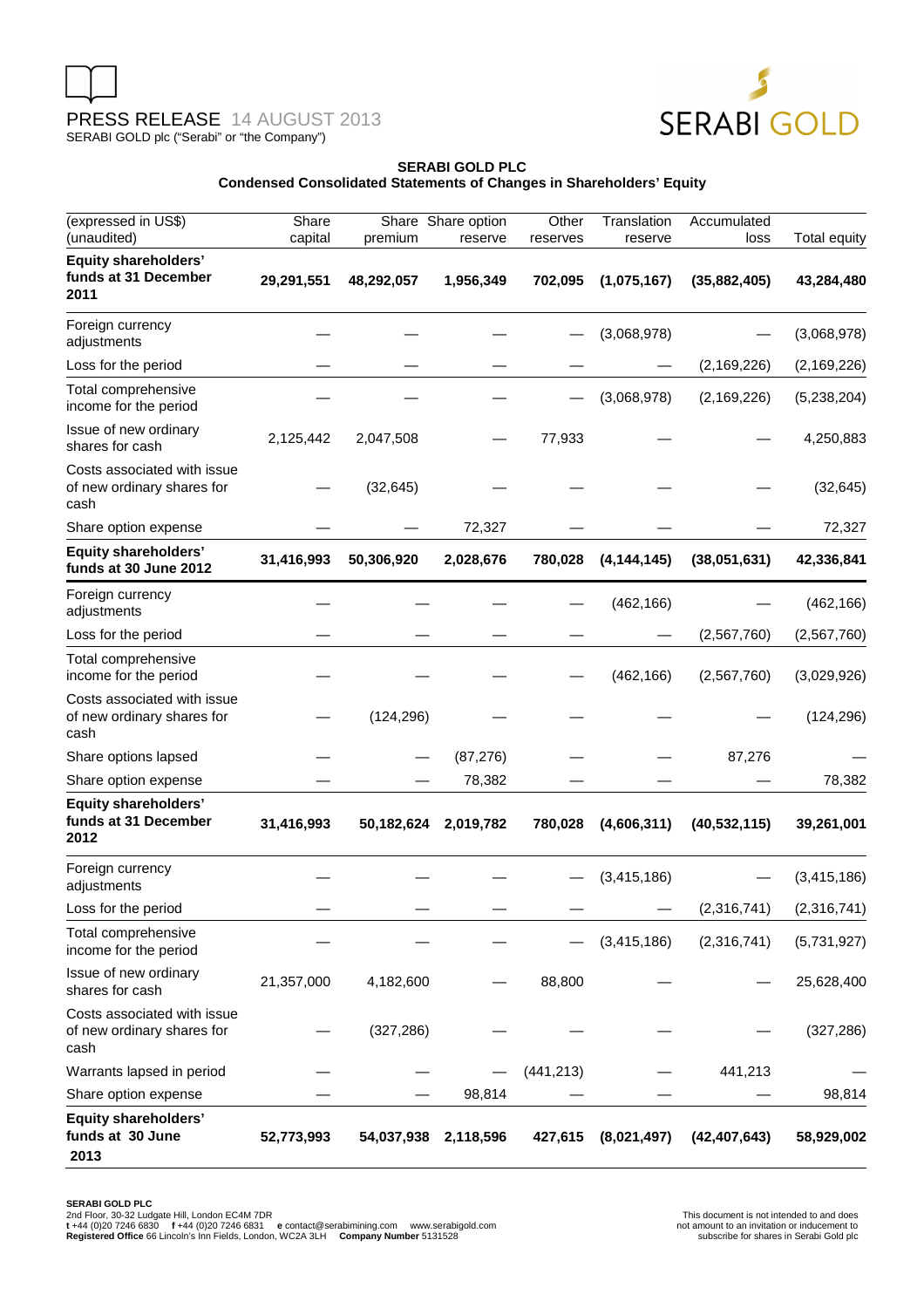



#### **SERABI GOLD PLC Condensed Consolidated Cash Flow Statements**

|                                                                           | For the three months<br>ended<br>30 June |                     | For the six months<br>ended<br>30 June |             |
|---------------------------------------------------------------------------|------------------------------------------|---------------------|----------------------------------------|-------------|
| (expressed in US\$)                                                       | 2013<br>(unaudited)                      | 2012<br>(unaudited) | 2013<br>(unaudited)                    | 2012        |
| <b>Operating activities</b>                                               |                                          |                     |                                        | (unaudited) |
| <b>Operating loss</b>                                                     | (966, 453)                               | (820, 266)          | (2,030,719)                            | (2,204,533) |
| Depreciation – plant, equipment and mining                                |                                          |                     |                                        |             |
| properties                                                                | 112,974                                  | 158,204             | 220,641                                | 584,841     |
| Gain on asset disposals                                                   |                                          | (8,599)             |                                        | (8,599)     |
| Option costs                                                              | 47,846                                   | 33,244              | 95,692                                 | 62,394      |
| Interest paid                                                             | (5, 100)                                 | (5,022)             | (112, 705)                             | (10, 323)   |
| Foreign exchange loss                                                     | (60, 528)                                | (145, 975)          | (365, 844)                             | (90.359)    |
| <b>Changes in working capital</b>                                         |                                          |                     |                                        |             |
| (Increase)/ decrease in inventories                                       | (66, 201)                                | 45,941              | (127, 788)                             | 52,320      |
| (Increase) /decrease in receivables, prepayments<br>and accrued income    | (2, 216, 686)                            | 86,214              | (2, 383, 622)                          | 128,422     |
| Increase/(decrease) in payables, accruals and<br>provisions               | 710,652                                  | 21,857              | 1,133,999                              | (458, 461)  |
| Net cash flow from operations                                             | (2, 443, 496)                            | (634, 402)          | (3,570,346)                            | (1,944,298) |
| <b>Investing activities</b><br>Proceeds from sale of fixed assets         |                                          | 9,928               |                                        | 9,928       |
| Purchase of property, plant and equipment and<br>projects in construction | (3,705,076)                              | (42)                | (5,784,467)                            | (51, 952)   |
| Exploration and development expenditure                                   | (92, 796)                                | (1,017,349)         | (203, 933)                             | (1,948,956) |
| Interest received                                                         | 6,291                                    | 3,685               | 9,048                                  | 4,864       |
| Net cash outflow on investing activities                                  | (3,791,581)                              | (1,003,778)         | (5,979,352)                            | (1,986,116) |
| <b>Financing activities</b>                                               |                                          |                     |                                        |             |
| Issue of ordinary share capital                                           |                                          |                     | 25,628,400                             | 4,250,883   |
| Repayment of short term loan                                              |                                          |                     | (4,500,000)                            |             |
| Payment of share issue costs                                              | (45, 627)                                |                     | (327, 286)                             | (32, 645)   |
| Net cash (outflow)/ inflow from financing activities                      | (45, 627)                                |                     | 20,801,114                             | 4,218,238   |
| Net (decrease)/ increase in cash and cash<br>equivalents                  | (6, 280, 704)                            | (1,638,180)         | 11,251,416                             | 287,824     |
| Cash and cash equivalents at beginning of period                          | 20,222,386                               | 3,382,198           | 2,582,046                              | 1,406,458   |
| Exchange difference on cash                                               | 51,946                                   | (46, 584)           | 160,166                                | 3,152       |
| Cash and cash equivalents at end of period                                | 13,993,628                               | 1,697,434           | 13,993,628                             | 1,697,434   |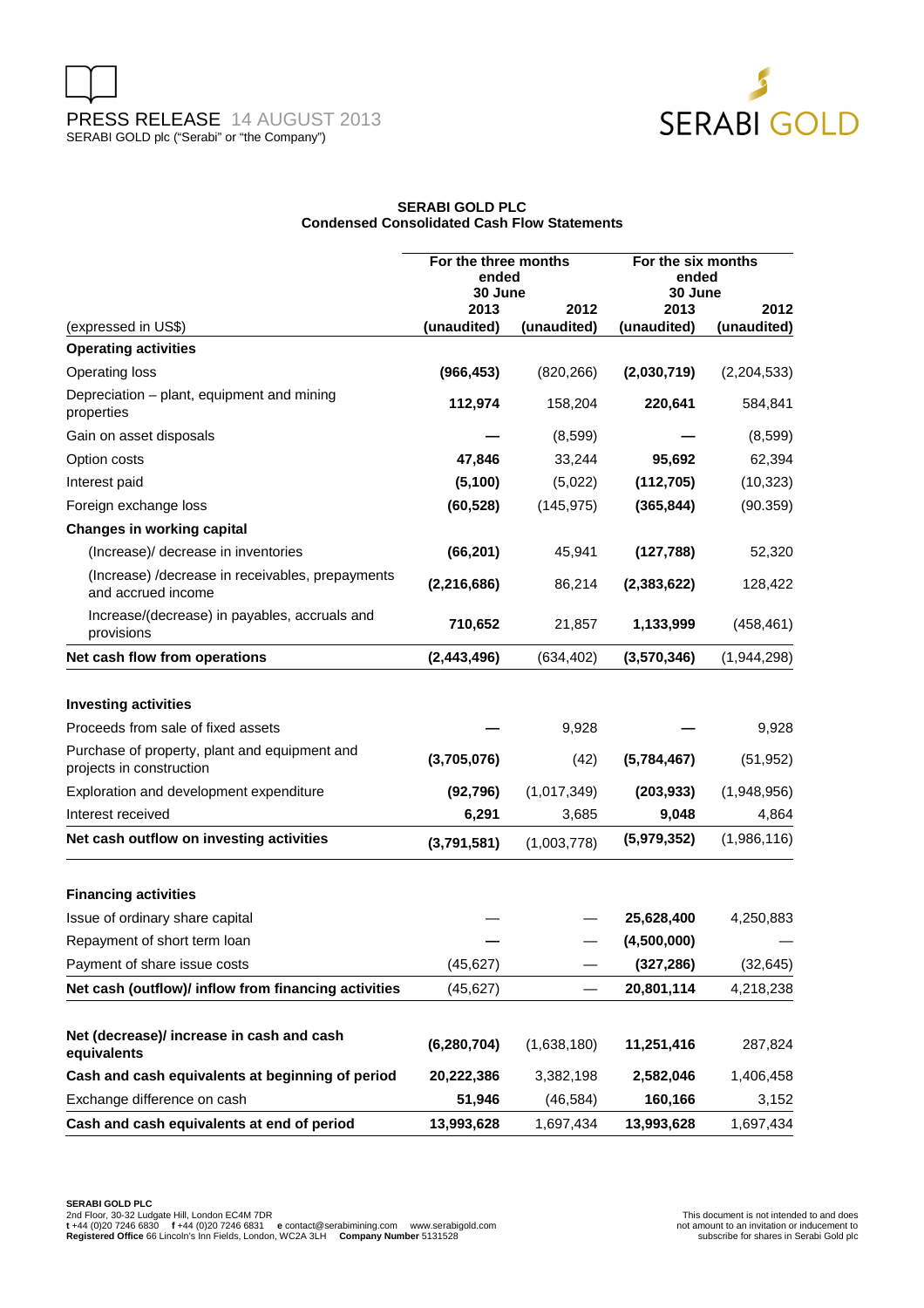



#### **1. Basis of preparation**

These interim accounts are for the three and six month periods ended 30 June 2013. Comparative information has been provided for the unaudited three and six month periods ended 30 June 2012 and, where applicable, the audited twelve month period from 1 January 2012 to 31 December 2012.

The accounts for the periods have been prepared in accordance with International Accounting Standard 34 "Interim Financial Reporting" and the accounting policies are consistent with those of the annual financial statements for the year ended 31 December 2012 and those envisaged for the financial statements for the year ending 31 December 2013. The Group has not adopted any standards or interpretation in advance of the required implementation dates. It is not anticipated that the adoption in the future of the new or revised standards or interpretations that have been issued by the International Accounting Standards Board will have a material impact on the Group's earnings or shareholders' funds.

#### **(i) Going concern and availability of project finance**

In common with many companies in the exploration and development stages, the Company raises its finance for exploration and development programmes in discrete tranches. During the early part of 2012 the Company commissioned a Preliminary Economic Assessment ("PEA") of the viability of re-commencing mining operations at the Palito Mine. The report which was completed and published in June 2012 was positive and the Company entered into a conditional subscription agreement with Fratelli Investments Limited ("Fratelli") on 2 October 2012 to subscribe for and underwrite a placement of new shares to finance the development and start-up of underground mining activities at the Palito Gold Mine. In addition Fratelli agreed to provide an interim secured loan facility of US\$6 million to provide additional working capital to the Company and to enable it to commence the initial works at Palito. The placing of 270 million new Ordinary Shares with Fratelli and other subscribers was completed on 17 January 2013, raising gross proceeds of UK£16.2 million. The Company has repaid out of the proceeds the amount of the loan facility that had been drawn down, which at that time was US\$4.5 million plus accrued interest.

In July 2013 the Company completed the acquisition of Kenai Resources Limited. Whilst this acquisition has necessitated additional expenditures which were not foreseen, management considers that the company holds and can access adequate capital to be able to complete the necessary mine development and process plant and infrastructure rehabilitation works that are required at Palito in order to be able to commence gold production before the end of 2013. From the time that production operations commence at planned rates management anticipate the Company will have sufficient cash flow to be able to meet all its obligations as and when they fall due and to, at least in part, finance the exploration and development activities that it would like to undertake on its other exploration projects.

There are, however, risks associated with the commencement of any new mining and processing operation whereby unforeseen technical and logistical events result in additional time being required for commissioning or additional costs needing to be incurred, giving rise to the possibility that additional working capital may be required to fund these delays or additional capital requirements. Should additional working capital be required the Directors consider that further sources of finance could be secured within the required timescale. On this basis the Directors have therefore concluded that it is appropriate to prepare the financial statements on a going concern basis. However there is no certainty that such additional funds will be forthcoming. These conditions indicate the existence of a material uncertainty which may cast doubt over the Group's and the Company's ability to continue as a going concern and therefore that it may be unable to realise its assets and discharge its liabilities in the normal course of business.

These financial statements do not reflect the adjustments to carrying values of assets and liabilities and the reported expenses and balance sheet classifications that would be necessary should the going concern assumption be inappropriate. These adjustments could be material.

#### **(ii) Impairment**

The Directors have undertaken a review of the carrying value of the mining and exploration assets of the Group and given particular consideration to the results of the PEA, the current operational status of Palito and the potential risks and implications of starting up a past producing gold mine. As part of this review they have assessed the value of the existing Palito Mine asset on the basis of the projected value in use that could be expected should the Company follow the re-development, start-up and future mining plans proposed in the PEA. The carrying values of assets have not been adjusted to reflect a failure to raise sufficient funds, not achieving the projected levels of operation or that, if a sale transaction were undertaken, the proceeds may not realise the value as stated in the accounts.

#### **(iii) Inventories**

Inventories are valued at the lower of cost and net realisable value.

#### **(iv) Property, plant and equipment**

Property, plant and equipment are depreciated over their useful lives.

#### **(v) Mining property and assets in construction**